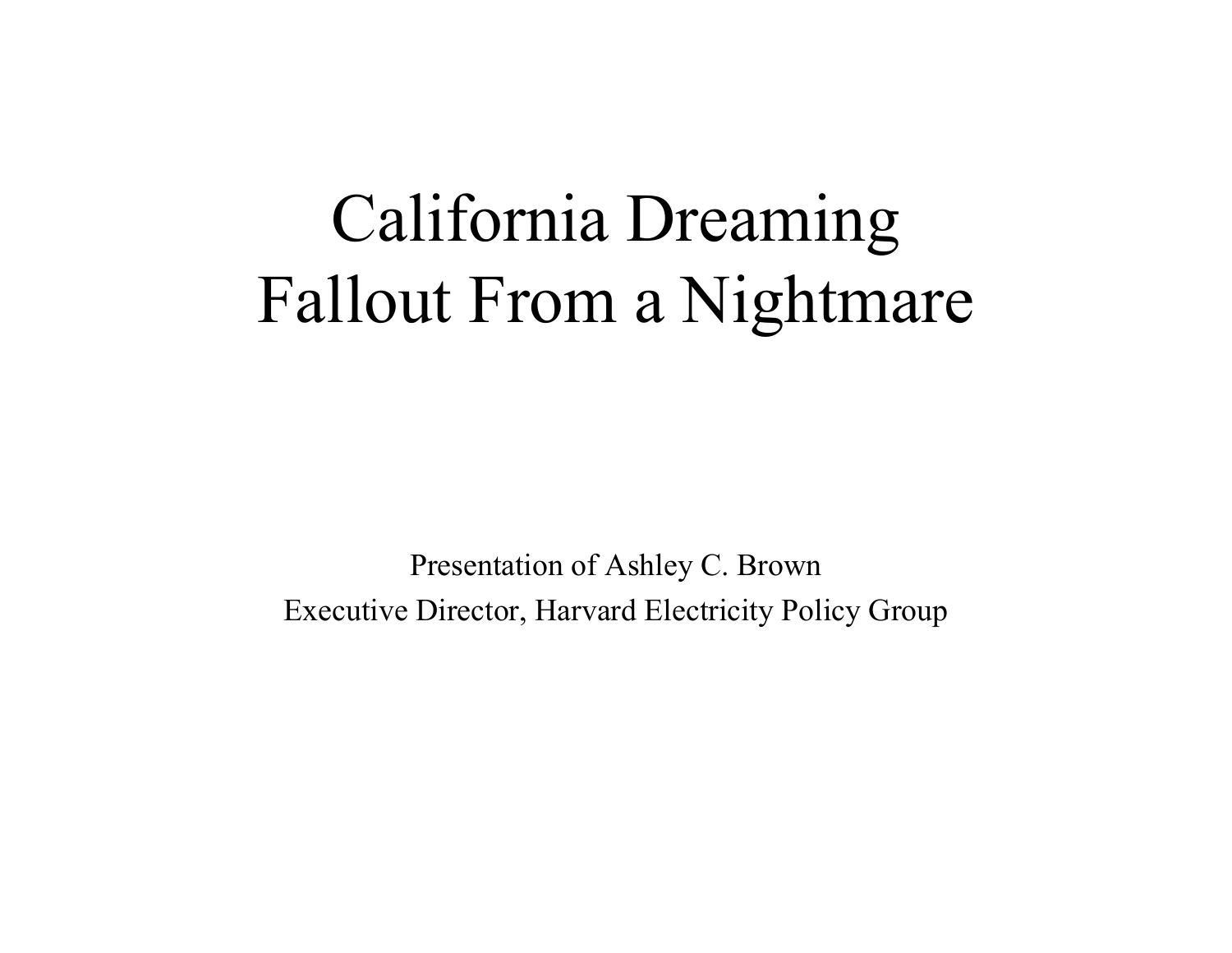#### Mindset at Onset

- The System is Broken/ Our Neighbors Have Lower Rates
- High Rates/Economic Recession
- Long Term Contracts at Above Market Prices
- Heavy Hand of Government/Regulatory Planning
- Nuclear Costs/ Utility Prudence
- Absence of Strong Wholesale Market and Supporting Institutions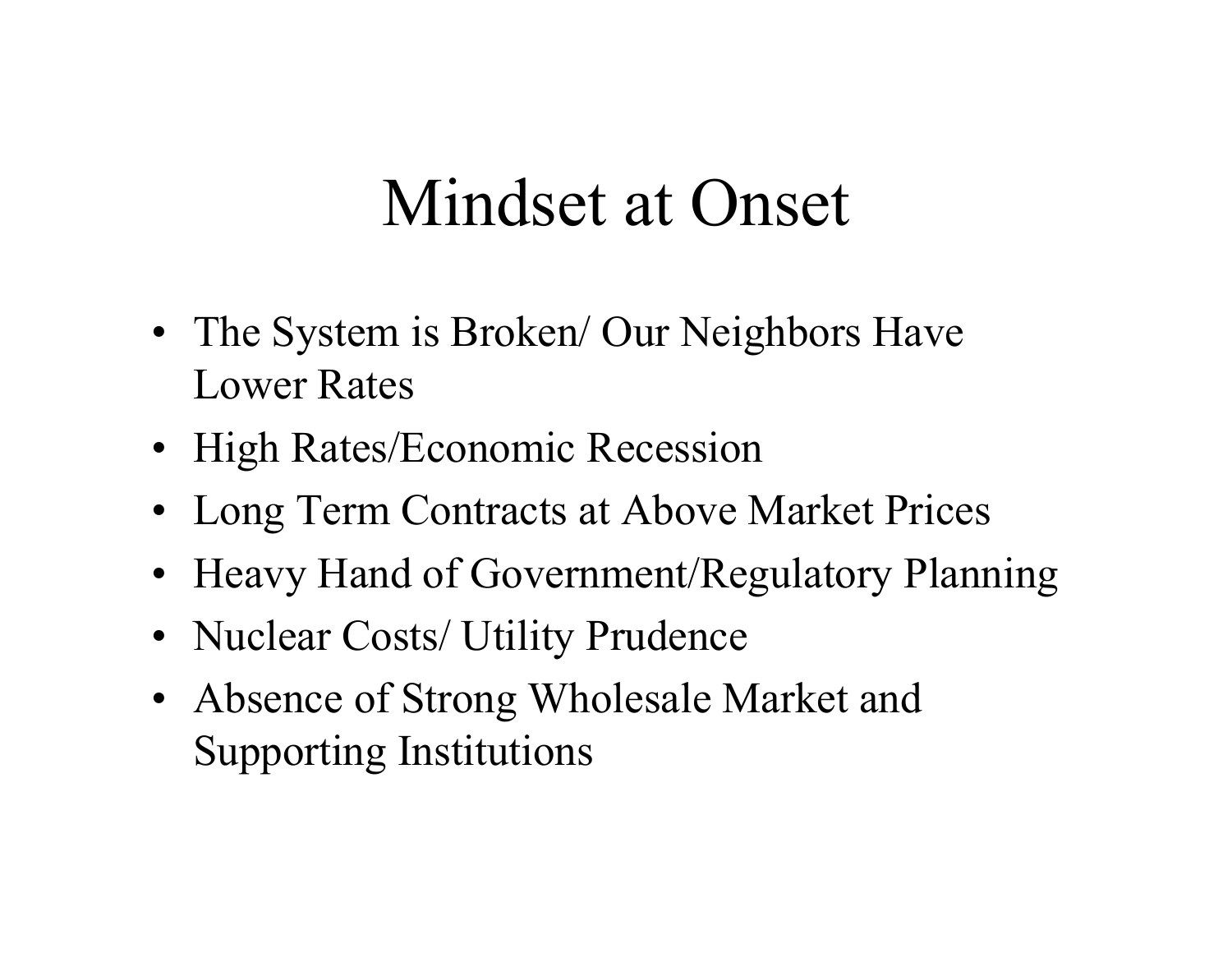# Institutional/ Bureaucratic/ Political Setting

Power Trumps Knowledge

- CPUC Initiated Process
- Well Organized Constituent Groups
- Politics Takes Over (Initiative to Legislature and Governor)
- Loss of Clear Policy Direction/ Bargaining Among Interest Groups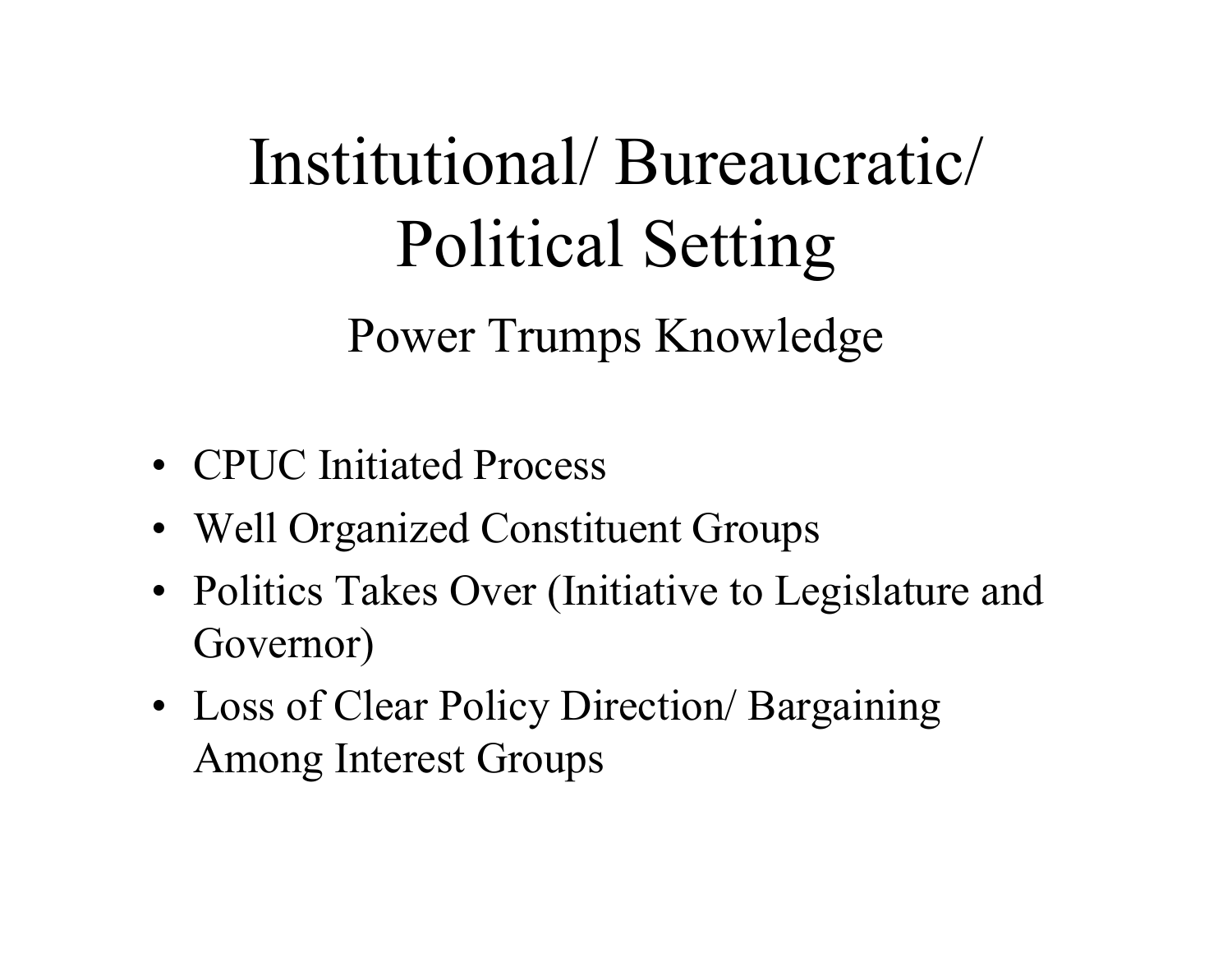# Interest Groups' Primary Objectives

A Parochial Moment

- Utilities: Stranded Asset Recovery
- QFs: Honoring Existing Contracts
- Marketers: Access and Ability to Arbitrage Information Advantage
- Enviros: Benefits Fund/Support for Efficiency and Renewables
- Industrials: Choice/Freedom to Negotiate
- Small Consumers: Rate Relief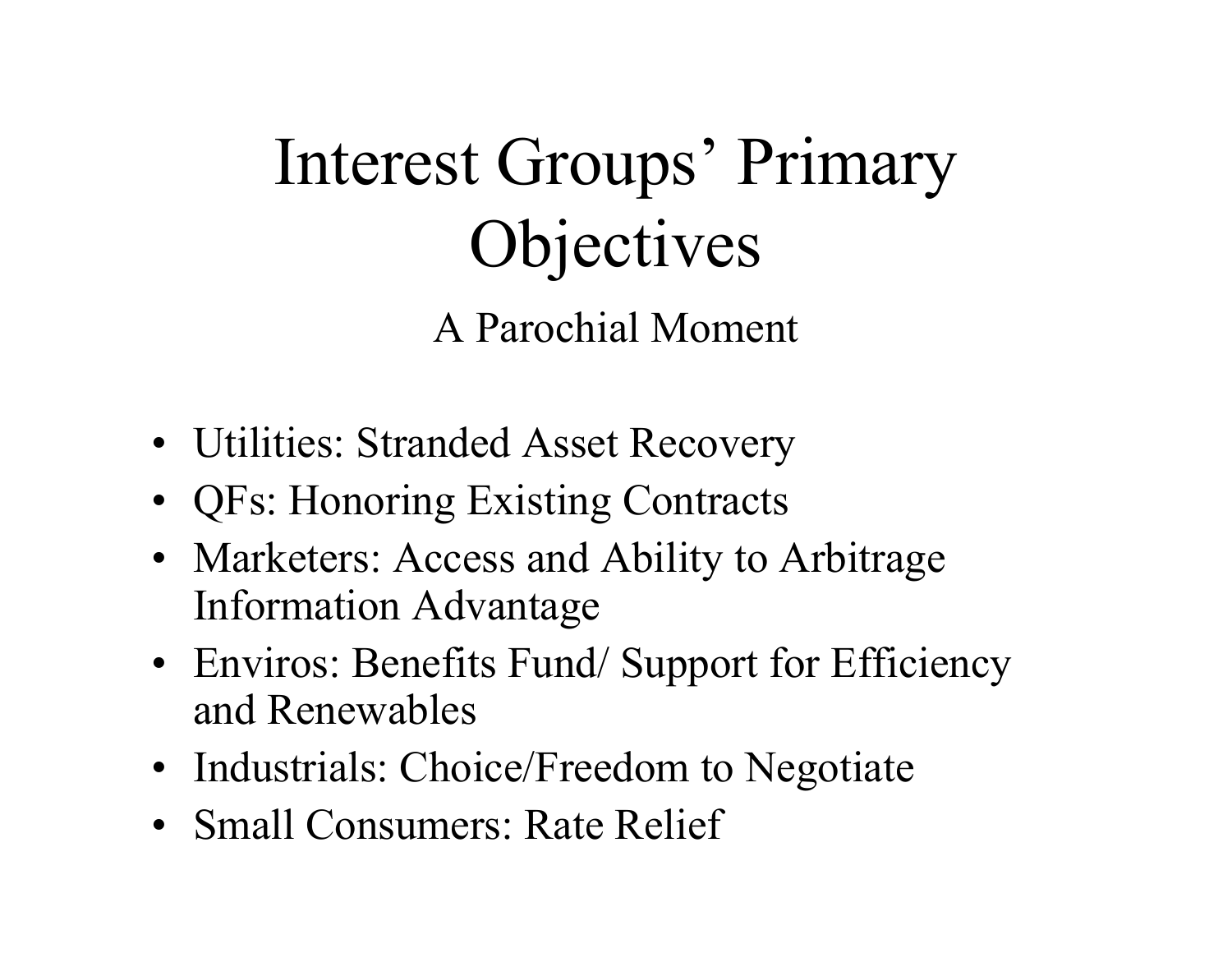# Dynamics of Decision Making

The Interested Leading the Blind

- Every Interest Received Substantial Part of Primary Objective
- Trading Fulfillment of Objectives/ Little Issue by Issue Negotiation
- CPUC Trumped: Little Policy Guidance from Disinterested and Informed Authorities
- Disconnect Between State and Federal Regulation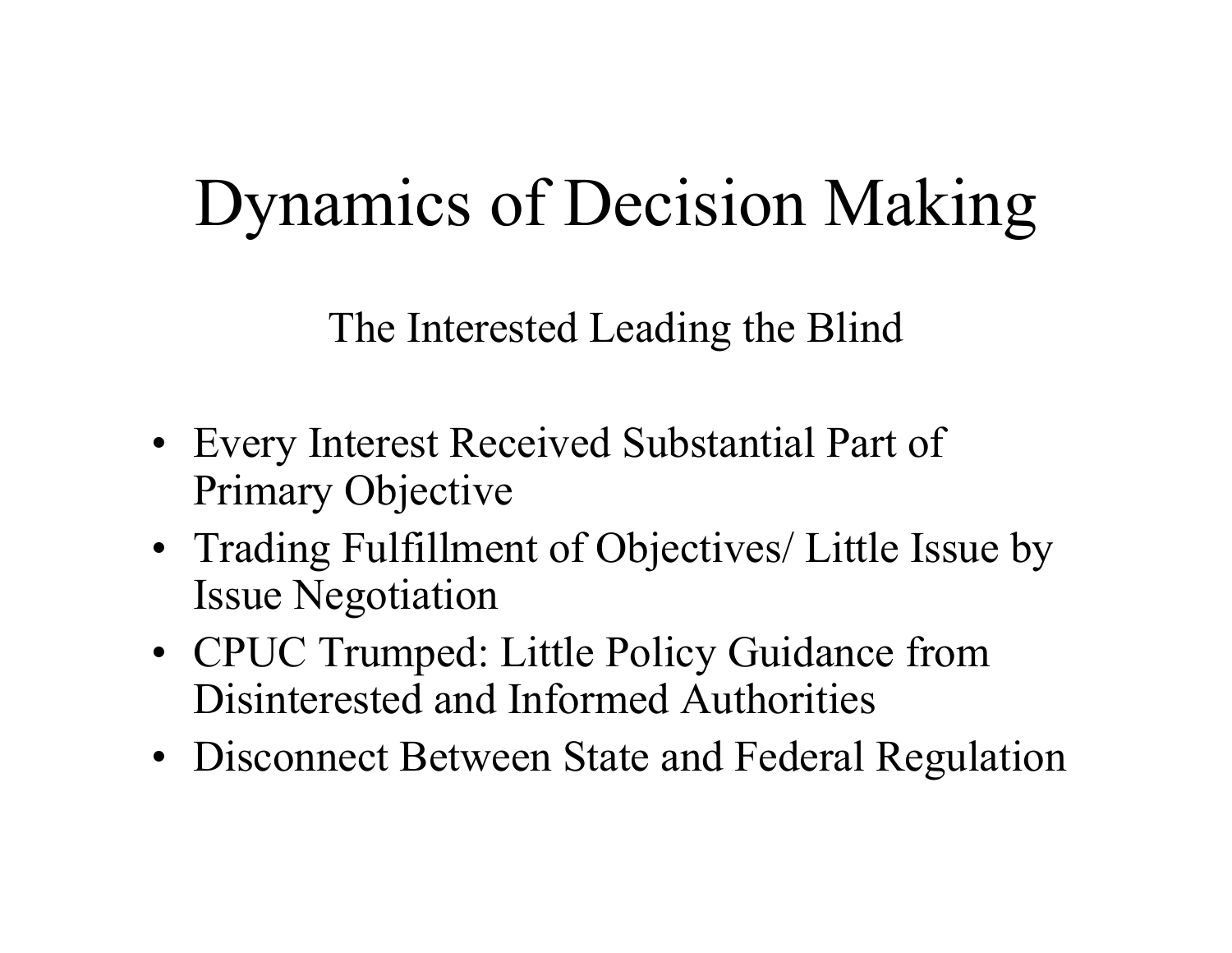# The Big Sell

Issac Newton Visits Economics: Prices Will Only Go Down

- •• The Ease of Creating Unreal Expectations/ Hell Hath No Fury Like a Consumer Scorned
- •• Rigged Discounts: Rate Freezes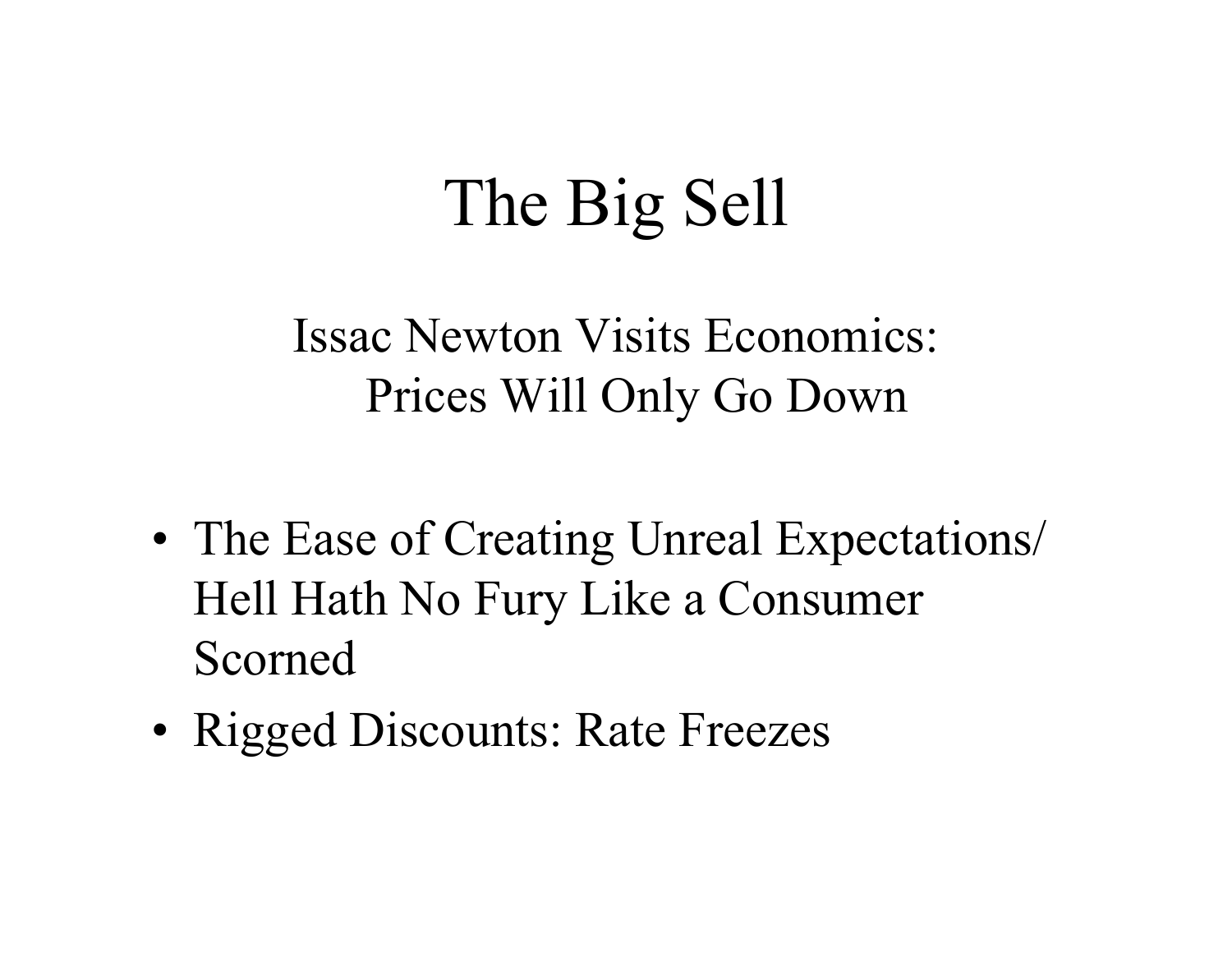#### Political/ Regulatory Fallout

One Couldn't Help But Notice The Prices

- Who's Next?
- •• Slow Restructuring? / Convenient Excuse for Inaction?
- •Heightened Jurisdictional Concerns
- •Focus on Planning and Siting Issues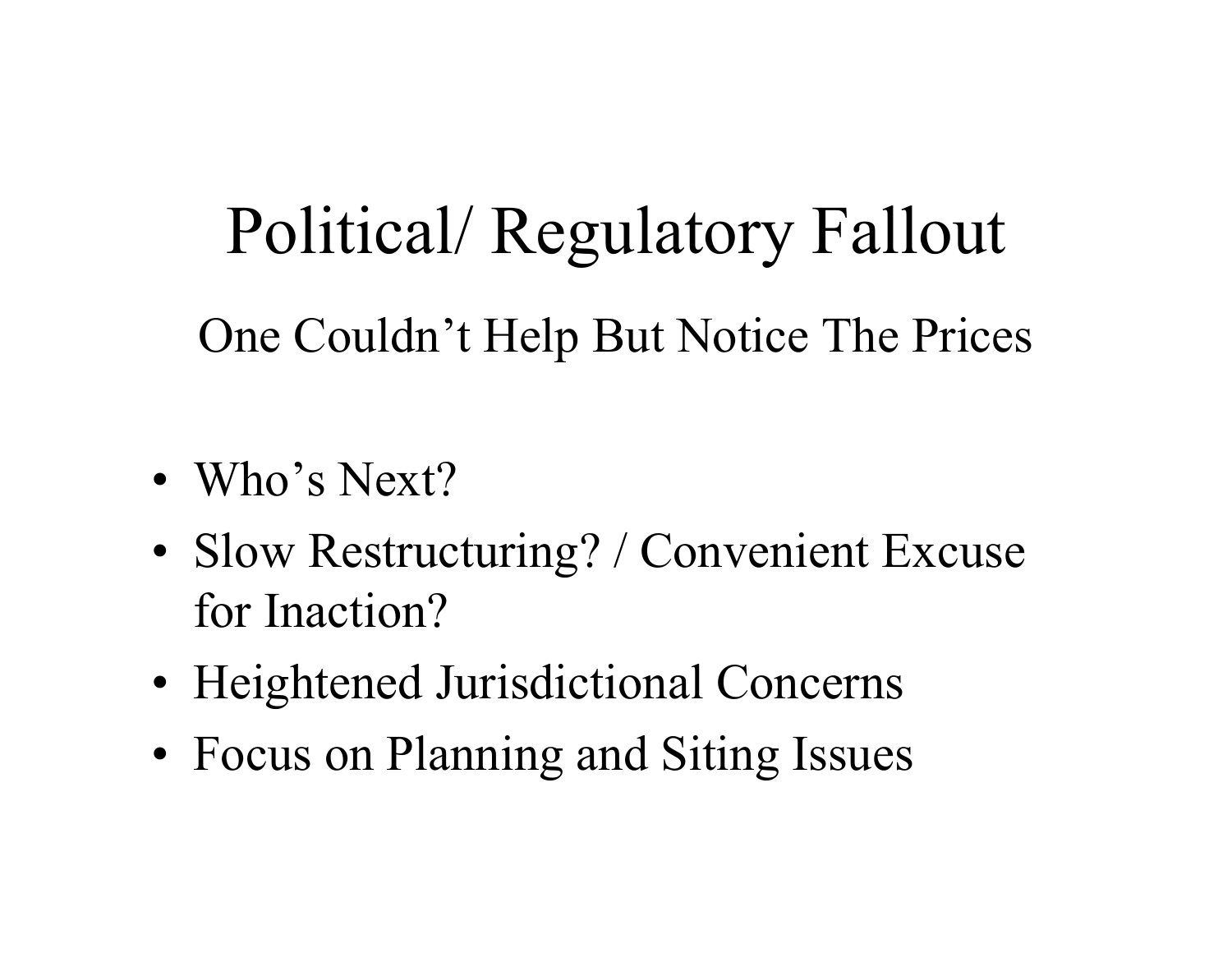#### Broader Implications/ Policy Questions A Cosmic Moment

- •• Can Electricity Be Commoditized? Politically? Socially?
- • How Much Should Policy Makers/ Regulators Pay to Stakeholder Consensus?
- Who Is The Ultimate Provider?/ Guarantor of Supply? (not metaphysically)